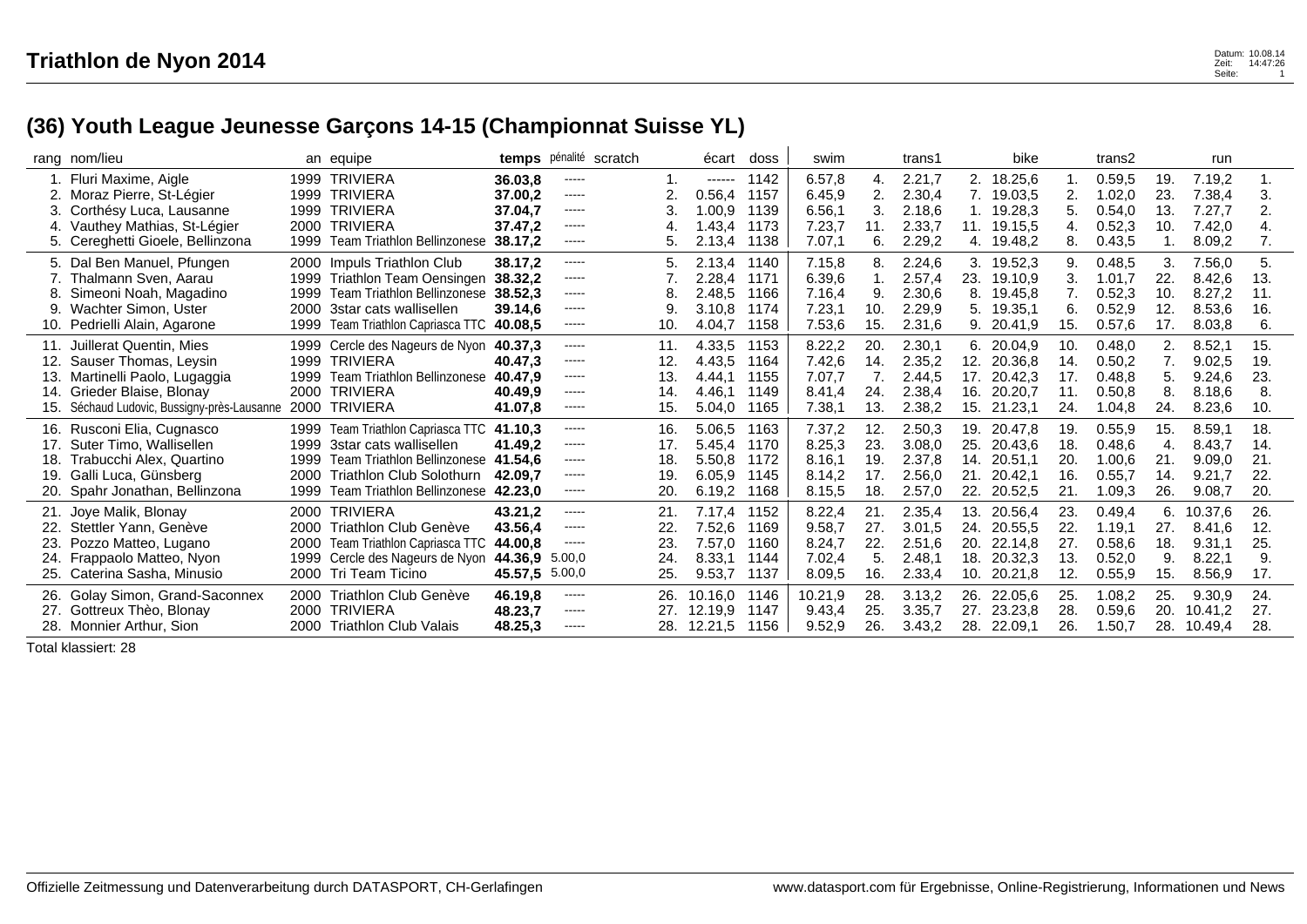## **(37) Youth League Jeunesse Garçons 16-17 (Championnat Suisse YL)**

|                 | rang nom/lieu                                   |      | an equipe                                         | temps             | pénalité scratch |       | écart       | doss | swim    |          | trans1   |      | bike        |        | trans2 |      | run         |          |
|-----------------|-------------------------------------------------|------|---------------------------------------------------|-------------------|------------------|-------|-------------|------|---------|----------|----------|------|-------------|--------|--------|------|-------------|----------|
|                 | Zbinden Nathan, Bossonnens                      |      | 1997 TRIVIERA                                     | 1:01.52.0         | -----            |       | ------      | 78   | 9.45,6  | 5.       | 2.18,1   | 5.   | 34.28,1     | 4.     | 0.45,2 |      | 6. 14.35,0  | 1.       |
|                 | Decurnex Thibaud, Commugny                      |      | 1998 Cercle des Nageurs de Nyon                   | 1:01.59.8         | $\cdots$         | 2.    | 0.07,8      | 57   | 9.54,8  | 7.       | 2.13,5   | 3.   | 34.27,4     | 3.     | 0.42,1 | 1.   | 14.42,0     | 2.       |
| 3.              | Holenweger Lars, Oberdorf SO                    |      | 1998 4-training Sportteam                         | 1:02.27.8         | $\cdots$         | 3.    | 0.35,8      | 60   | 9.43,3  | 2.       | 2.11,8   |      | 34.38,3     | 7.     | 0.44,1 | 5.   | 15.10,3     | 3.       |
| 4.              | Thalmann Jan. Aarau                             | 1998 | Triathlon Team Oensingen                          | 1:04.17.1         | $- - - - -$      | 4.    | 2.25,1      | 75   | 9.44.6  | 4.       | 2.20,5   | 8.   | 34.28,8     | 6.     | 0.43,8 | 4.   | 16.59,4     | 4.       |
| 5.              | Prince Loïc, Gingins                            |      | 1998 Cercle des Nageurs de Nyon                   | 1:04.20.7         | $\cdots$         | 5.    | 2.28,7      | 68   | 9.53,7  | 6.       | 2.15,2   | 4.   | 34.27,0     | 2.     | 0.45,3 |      | 7. 16.59,5  | 5.       |
| 6.              | Salamin Antonin, Bulle                          |      | 1998 TRIVIERA                                     | 1:05.19,3         | $\cdots$         | 6.    | 3.27,3      | 72   | 10.25,8 | 12.      | 2.12,7   |      | 2. 34.49,3  | 8.     | 0.43,2 |      | 2. 17.08,3  | 6.       |
|                 | Sauser Lionel, Leysin                           |      | 1997 TRIVIERA                                     | 1:05.27,2         | $\cdots \cdots$  |       | 3.35,2      | 73   | 10.08,5 | 10.      | 2.21,2   | 10.  | 35.01,1     | 9.     | 0.47,2 | 9.   | 17.09,2     | 7.       |
|                 | 8. Wolfisberg Benjamin, Nyon                    |      | 1998 Cercle des Nageurs de Nyon                   | 1:05.32.5         | $\cdots$         | 8     | 3.40.5      | 77   | 10.51.9 | 14.      | 2.21,0   |      | 9. 34.16,4  | 1.     | 0.50,5 |      | 13. 17.12,7 | 8.       |
|                 | 9. Müller Florian, St-Légier                    |      | 1998 TRIVIERA                                     | 1:05.59.9         | $- - - - -$      | 9     | 4.07,9      | 65   | 9.56,9  | 8.       | 2.19,5   | 7.   | 35.10.1     | 10.    | 0.43,7 |      | 3. 17.49,7  | 10.      |
|                 | 10. Colombo Samuele, Minusio                    |      | 1998 Team Triathlon Bellinzonese                  | 1:08.12,3         | $- - - - -$      | 10.   | 6.20,3      | 55   | 12.04,8 | 19.      | 2.30,5   |      | 15. 35.31,1 | 11.    | 0.46,2 |      | 8. 17.19,7  | 9.       |
|                 | 11. Guinchard Benoît, Champéry                  |      | 1998 Triathlon Club Valais                        | 1:08.27.7         | $\cdots$         | 11.   | 6.35,7      | 59   | 10.24,1 | 11.      | 2.34,6   |      | 17. 34.28,7 | 5.     | 0.50,3 | 12.  | 20.10,0     | 16.      |
|                 | 12. Lachaux Aymeric, Thônex                     |      | 1997 Triathlon Club Genève                        | 1:08.51.9         | $\cdots$         | 12.   | 6.59.9      | 63   | 11.52,4 | 18.      | 2.27,6   | 13.  | 35.43,8     | 12.    | 0.47,3 | 10.  | 18.00.8     | 11.      |
|                 | 13. Chevalley Thibaud, Attalens                 | 1997 | TRIVIERA                                          | 1:10.38.6         | $\cdots$         | 13.   | 8.46,6      | 54   | 10.50,0 | 13.      | 2.30,6   | 16.  | 36.45,2     | 13.    | 0.51,7 | 14.  | 19.41,1     | 12.      |
| 14.             | Buckley Jordi, Bogis-Bossey                     | 1997 | Cercle des Nageurs de Nyon                        | 1:15.41,3         |                  | 14.   | 13.49,3     | 53   | 12.08,6 | 20.      | 2.45,2   | 19.  | 38.09,3     | 15.    | 1.26,9 | 18.  | 21.11,3     | 17.      |
|                 | 15. Cotter Yoann, Muraz (Collombey)             |      | 1998 TRIVIERA                                     | 1:17.42,1         |                  | 15.   | 15.50,1     | 56   | 11.49,1 | 17.      | 2.39,6   | 18.  | 42.06,3     | 16.    | 1.01,6 | 15.  | 20.05,5     | 15.      |
|                 | 16. Planquart Vincent, Vessy                    |      | 1997 Triathlon Club Genève                        | 1:21.07.6         | $\cdots$         |       | 16. 19.15,6 | 67   | 12.34,4 | 21.      | 2.51,4   |      | 20. 44.31,4 | 17.    | 1.16,1 |      | 17. 19.54,3 | 14.      |
|                 | 17. Morel Emilien, Montricher                   |      | 1998 Rushteam Ecublens                            | 1:29.46.9         | -----            |       | 17. 27.54,9 | 64   | 14.10,5 | 22.      | 2.58,2   |      | 21. 51.44,6 | 18.    | 1.03,5 | 16.  | 19.50,1     | 13.      |
|                 |                                                 |      |                                                   |                   |                  |       |             |      |         |          |          |      |             |        |        |      |             |          |
| toRun           |                                                 |      |                                                   |                   |                  |       |             |      |         |          |          |      |             |        |        |      |             |          |
|                 | --- Picard Alexandre, Rolle                     |      | 1998 Cercle des Nageurs de Nyon 1:05.55,9 15.00,0 |                   |                  |       |             | 66   | 10.53,4 | 15.      | 2.24,5   |      | 12. 36.50,0 | 14.    | 0.48,0 | 11   |             |          |
| BikeLap2        |                                                 |      |                                                   |                   |                  |       |             |      |         |          |          |      |             |        |        |      |             |          |
|                 |                                                 |      |                                                   |                   |                  |       |             |      |         |          |          |      |             |        |        |      |             |          |
|                 | --- Holer Luca, Henggart                        | 1997 | Triathlon Club Frauenfeld 44.57.2                 |                   | $\cdots$         |       | ------      | 61   | 11.48.3 | 16.      | 2.29,4   | 14.  | --------    |        |        |      |             |          |
| <b>BikeLap1</b> |                                                 |      |                                                   |                   |                  |       |             |      |         |          |          |      |             |        |        |      |             |          |
|                 | --- Gorges Oliver, L-Grevenmacher               |      | 1998 C.A.Bieles                                   | 22.00,9           | -----            |       | ------      | 81   | 9.44,3  | 3.       | 2.21,7   | 11.  |             |        |        |      |             |          |
|                 | --- Studer Felix, Kestenholz                    |      | 1998 Triathlon Team Oensingen                     | 22.17,2           | -----            |       | 0.16,3      | 74   | 10.03,8 | 9.       | 2.18,4   | 6.   |             |        |        |      |             |          |
|                 |                                                 |      |                                                   |                   |                  |       |             |      |         |          |          |      |             |        |        |      |             |          |
| fromSwim        |                                                 |      |                                                   |                   |                  |       |             |      |         |          |          |      |             |        |        |      |             |          |
|                 | --- Joye Axel, Blonay                           |      | 1998 TRIVIERA                                     | 9.42,9            | $- - - - -$      |       | ------      | 62   | 9.42,9  |          | -------- |      |             |        |        |      |             |          |
|                 | disqualifizierte Athlet/innen                   |      |                                                   |                   |                  |       |             |      |         |          |          |      |             |        |        |      |             |          |
|                 | --- Boccato Fabio, Wittenbach                   |      | 1998 TRI Club Bodensee                            | 1:29.23,1 15.00,0 |                  | $---$ | ------      | 52   | 9.56,0  | $\cdots$ | 3.13,6   | ---- | 49.09,3     | $-- -$ | 2.00,0 | ---- | 10.04.2     | $\cdots$ |
|                 | $T_{\text{total}}$ black and $A$ $\overline{z}$ |      |                                                   |                   |                  |       |             |      |         |          |          |      |             |        |        |      |             |          |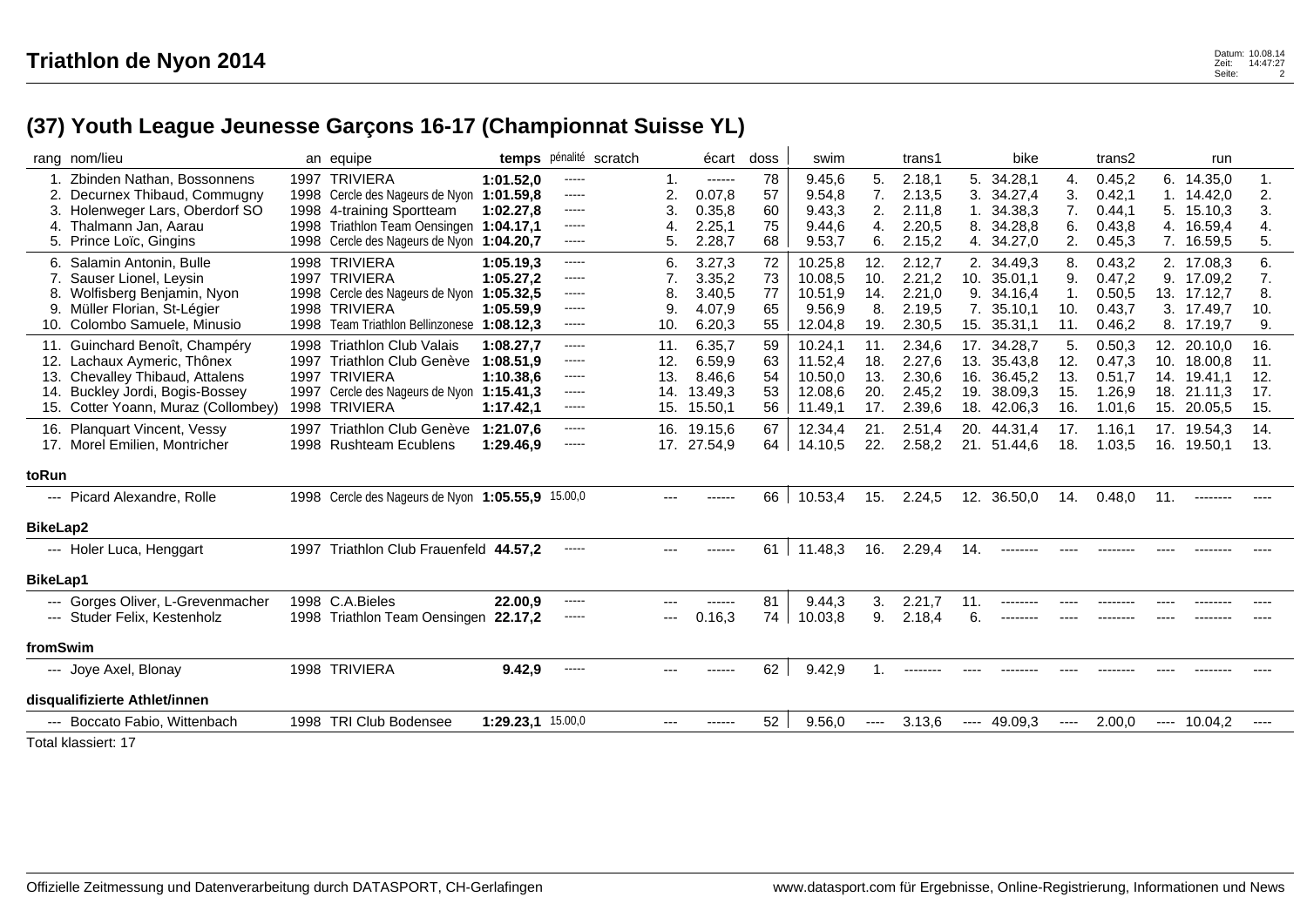## **(46) Youth League Jeunesse Filles14-15 (Championnat Suisse YL)**

|                 | rang nom/lieu                                                                                                                                                                 |                                      | an equipe                                                                                                                                                            |                                                     |                                                       | temps pénalité scratch |                                 | écart                                           | doss                                 | swim                                            |                                | trans1                                         | bike                                                                               |                                             | trans2                                          |                                 | run                                                 |                                 |
|-----------------|-------------------------------------------------------------------------------------------------------------------------------------------------------------------------------|--------------------------------------|----------------------------------------------------------------------------------------------------------------------------------------------------------------------|-----------------------------------------------------|-------------------------------------------------------|------------------------|---------------------------------|-------------------------------------------------|--------------------------------------|-------------------------------------------------|--------------------------------|------------------------------------------------|------------------------------------------------------------------------------------|---------------------------------------------|-------------------------------------------------|---------------------------------|-----------------------------------------------------|---------------------------------|
|                 | 1. Sclabas Delia, Kirchberg BE<br>Botti Rachele, Canobbio<br>3. Steffen Fiona, Engelberg<br>4. Bauer Camille, Lucens<br>5. Rod Audrey, Ropraz                                 | 2000<br>2000<br>1999<br>1999         | <b>Triathlon Team Emmental</b><br>A-Club Swimming Team Savosa SA<br><b>TG Hütten</b><br><b>TRIVIERA</b><br>2000 TRIVIERA                                             | 39.15.2<br>39.39.8<br>39.52.0<br>40.56,9<br>41.20,3 | -----<br>$\cdots$<br>-----<br>-----<br>$\cdots$       |                        | 2<br>4<br>5.                    | ------<br>0.24, 6<br>0.36,8<br>1.41,7<br>2.05,1 | 1198<br>1178<br>1202<br>1176<br>1195 | 8.04,6<br>7.39,6<br>8.16,1<br>8.04,2<br>7.57,5  | 10.<br>2.<br>15.<br>9.<br>5.   | 2.19,2<br>2.37,5<br>2.42.8<br>2.37,9<br>2.41,1 | 20.54.4<br>20.10,9<br>19.45.5<br>8.<br>6. 20.28,5<br>7. 20.38,0                    | 7.<br>$\overline{2}$<br>4.<br>5.            | 0.50, 6<br>0.50,1<br>0.52,7<br>0.56,9<br>0.50,3 | 3.<br>4.<br>8.<br>2.            | 7.06.4<br>8.21,7<br>8.14,9<br>8.49,4<br>9.13,4      | 1.<br>3.<br>2.<br>5.<br>7.      |
|                 | 6. Cattaneo Elisa, Lugaggia<br>7. Bissig Leana, Holzhäusern ZG<br>8. Gonzalez Alix, Châtel-St-Denis<br>9. Keller Michela, Grono<br>10. Sclabas Silia, Kirchberg BE            | 1999<br>1999<br>2000<br>2000         | Team Triathlon Capriasca TTC<br>1999 tri team zugerland<br><b>TRIVIERA</b><br><b>Team Triathlon Bellinzonese</b><br><b>Triathlon Team Emmental</b>                   | 41.57.2<br>41.59.3<br>42.33,3<br>42.53.6<br>43.20,1 | -----<br>-----<br>$- - - - -$<br>-----<br>$- - - - -$ |                        | 6.<br>8<br>9<br>10.             | 2.42,0<br>2.44.1<br>3.18.1<br>3.38,4<br>4.04,9  | 1180<br>1177<br>1185<br>1189<br>1200 | 7.57,4<br>8.02,2<br>7.58,4<br>8.12,4<br>8.17,3  | 4.<br>8.<br>6.<br>14.<br>16.   | 2.35,9<br>2.48.8<br>2.50,0<br>2.36,3<br>2.32,5 | 3.<br>20.44.1<br>20.22,2<br>10.<br>21.08.1<br>11.<br>4. 22.00,1<br>23.04,1<br>2.   | 6.<br>3.<br>8.<br>11.<br>17.                | 0.56,3<br>0.56,7<br>0.53,7<br>0.59.3<br>1.00,5  | 6.<br>7.<br>5.<br>13.<br>14.    | 9.43,5<br>9.49.4<br>9.43,1<br>9.05,5<br>8.25,7      | 13.<br>14.<br>12.<br>6.<br>4.   |
|                 | 11. Kyburz Carmen, Dielsdorf<br>12. Rathgeb Svenja, Neuhausen am Rheinfall<br>13. Quadri Adele Pilar, Lugaggia<br>14. Spellini Vanessa, Gentilino<br>15. Ecuyer Maud, Veyrier | 1999<br>2000                         | 2000 Impuls Triathlon Club<br>2000 Tristar Schaffhausen<br>2000 Team Triathlon Capriasca TTC<br>Team Triathlon Capriasca TTC 43.56,8<br><b>Triathlon Club Genève</b> | 43.36.4<br>43.37.0<br>43.43.5<br>44.58.0            | -----<br>-----<br>-----<br>-----<br>-----             |                        | 11.<br>12.<br>13.<br>14.<br>15. | 4.21,2<br>4.21,8<br>4.28,3<br>4.41.6<br>5.42,8  | 1190<br>1194<br>1193<br>1201<br>1181 | 7.38,1<br>7.45,0<br>8.09,5<br>8.04,8<br>8.24,0  | 3.<br>13.<br>11.<br>17.        | 2.53,6<br>2.56.1<br>2.50,4<br>2.53.7<br>2.56,0 | 14. 22.21,4<br>17. 22.11.8<br>12. 22.32,3<br>21.59.8<br>15.<br>16.<br>23.12,9      | 13.<br>12.<br>14.<br>10 <sub>1</sub><br>18. | 1.05,5<br>1.01.4<br>0.57,6<br>0.58,2<br>1.02,3  | 20.<br>16.<br>10.<br>11.<br>19. | 9.37,8<br>9.42,7<br>9.13,7<br>10.00.3<br>9.22,8     | 10.<br>11.<br>8.<br>15.<br>9.   |
| 18.<br>19.      | 16. Sclabas Ilenia, Kirchberg BE<br>17. Runkel Michelle, Neuendorf<br>Jeker Julia, Wädenswil<br>Studer Lina, Kestenholz<br>Vogler Meret, Wallisellen                          | 2000<br>1999<br>2000<br>2000<br>2000 | <b>Triathlon Team Emmental</b><br>Triathlon Team Oensingen 45.38,3<br>Triathlon Team Emmental 46.16.0<br>Triathlon Team Oensingen 46.36,9<br>3star cats wallisellen  | 45.25.2<br>49.33,4                                  | -----<br>-----<br>-----<br>-----<br>$\cdots$          |                        | 16.<br>17.<br>18.<br>19.        | 6.10.0<br>6.23,1<br>7.00,8<br>7.21,7<br>10.18,2 | 1199<br>1196<br>1187<br>1203<br>1205 | 7.58,4<br>9.23,4<br>8.50,1<br>8.25,7<br>11.08,6 | 6.<br>20.<br>19.<br>18.<br>24. | 2.48,3<br>3.35,2<br>3.18,6<br>3.03,7<br>3.28,6 | 22.41,9<br>9.<br>22. 21.23.8<br>19.<br>22.36,0<br>23.37,5<br>18.<br>20.<br>23.33,5 | 16.<br>9.<br>15.<br>20.<br>19.              | 1.01,5<br>1.00.9<br>1.15,7<br>0.57,4<br>0.59,1  | 17.<br>15.<br>22.<br>9.<br>12.  | 10.55.1<br>10.15.0<br>10.15,6<br>10.32,6<br>10.23,6 | 22.<br>17.<br>18.<br>20.<br>19. |
| <b>BikeLap1</b> | 21. Tollenaar Camille, Bulle<br>22. Müller Ariane, Aesch ZH<br>23. Schaub Solène, Rodersdorf                                                                                  |                                      | 1999 B3, Bulle Triathlon (B3)<br>2000 tri team zugerland<br>1999 SV beider Basel Triathlon / Wildcats                                                                | 51.04.0<br>51.05,1<br>51.39,7                       | -----<br>$\cdots$<br>-----                            |                        | 21.<br>22.<br>23.               | 11.48.8<br>11.49,9<br>12.24,5                   | 1204<br>1191<br>1197                 | 9.24,8<br>--------<br>9.47,5                    | 21.<br>----<br>22.             | 3.38,5<br>--------<br>3.29,1                   | 23.<br>26.24,2<br>----<br>--------<br>21.<br>27.09,0                               | 21.<br>$---$<br>22.                         | 1.02,0<br>--------<br>.06,1                     | 18.<br>----<br>21.              | 10.34,5<br>--------<br>10.08,0                      | 21.<br>----<br>16.              |
| toBike          | --- Gehrig Alina, Biberist                                                                                                                                                    |                                      | 1999 Triathlon Team Oensingen 23.06,8                                                                                                                                |                                                     | -----                                                 |                        |                                 | ------                                          | 1182                                 | 8.08,5                                          | 12.                            | 2.52,2                                         | 13.<br>                                                                            |                                             |                                                 |                                 |                                                     |                                 |
|                 | --- Perrin Estelle, Lausanne                                                                                                                                                  |                                      | 2000 Tri Team Pully                                                                                                                                                  | 14.25,1                                             | -----                                                 |                        | $---$                           | ------                                          | 1192                                 | 10.14,9                                         | 23.                            | 4.10,2                                         | 24.<br>--------                                                                    | $---$                                       |                                                 |                                 |                                                     |                                 |